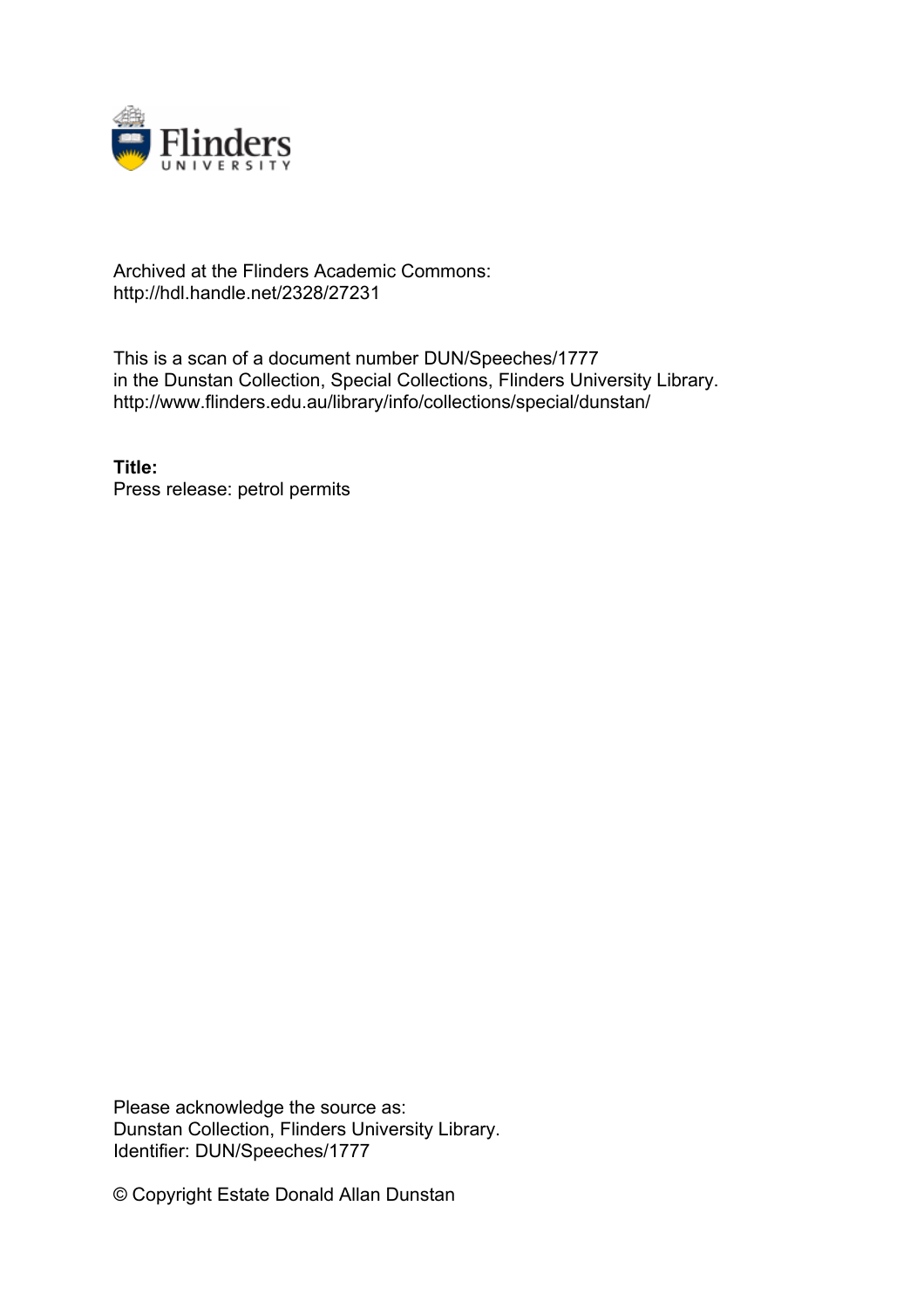### PRESS RELEASE FROM THE PREMIER, MR. DUN5TAN.

#### PETROL PERMITS. 2.8.72

New categories of essential users entitled to petrol for specific purposes during the period of restriction were announced by the Premier, Mr. Dunstan, today.

This followed the latest review of South Australian operation of the permit system, Mr. Dunstan said.

The new categories are:-

- 1. Taxi; operators.
- 2. Disabled Persons
	- (a) who cannot use public transport for travel to and from work only
	- (b) where there is no public transport between their homes and shopping facilities.
- 3. Plumbers: sufficient for emergency calls.
- Electricians: sufficient for emergency calls.  $4.$
- 5. Veterinary Surgeons:- to maintain essential services, e.g. in cases of sickness of stock, injections etc.
- 6. R.S.P.C.A. and Dog Rescue Home, Mitcham
- 7. Emergency Fire Service: for maintenance of automatic fire alarms -- only on certificate of Chief Fire Officer, S.A. Fire Brigade, Mr. Eve.
- 8. Manufacturers of cakes, pies and pasties etc. for delivery from factory to canteens, shops etc.
- 9. Butchers' Small Goods for delivery from factory to canteens, shops etc.

Applications for permits should be made,in the metropolitan area, to the State Administration Centre or, in country areas, to police stations.